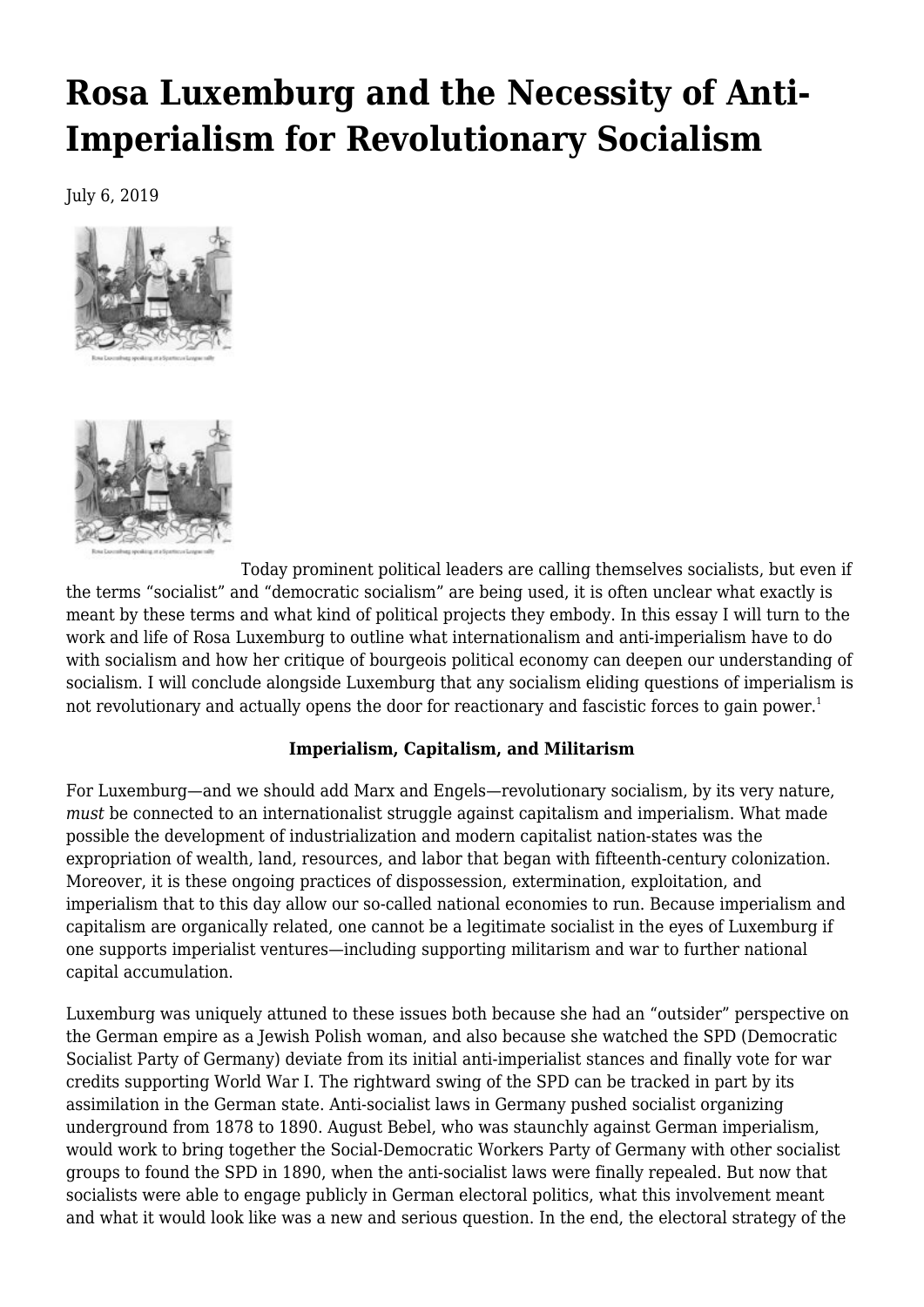SPD would force it to reverse its position on German imperialism and militarism to avoid opening itself to more state repression or alienating itself from the German working-class voter who would support a war. We can't forget that the military is largely seen as a "job provider"; in the United States today the military is our largest employer.

While Luxemburg was a member of the SPD, she frequently disagreed with party leaders' conceptions of socialism and their tactics to build it in Germany. If imperialism has played, and continues to play, a crucial role in capital accumulation and assuaging the crises of capitalism, then it must be kept front and center within socialist politics. Germany at the turn of the twentieth century was becoming a colonial power, even if it was late to the game compared to other European countries. There was a specific crisis in Morocco that spurred Luxemburg to clash with SPD leaders on imperialism as a central issue. The so-called 1911 Agadir crisis occurred when French troops occupied Morocco. In response, Germany sent a gunboat to protect the country's trade interests, which then triggered Britain to back France as they worried about further German encroachment. The event was a scramble over colonial and imperial control of Morocco, and Germany was pressed by its own financial crisis to make sure it was not going to lose out. Eventually France and Germany negotiated a redistribution of their colonies, with France taking all of Morocco.

Luxemburg wanted to have a conference with the International Socialist Bureau to assess the specific situation, but the SPD refused to hold such a conference. Luxemburg wrote a scathing report of their reactionary attitudes in her pamphlet *Concerning Morocco*. 2 There she named the SPD's hypocrisy: While it was willing to support anti-colonial Moroccan uprisings, even supporting protests in *other* countries around the issue, the SPD was too worried about the coming elections to make any public statement about German militarism and imperialism. In particular, she criticized SPD support of the Sultan of Morocco, who was just a puppet of imperialist demands: "Bernstein [a major leader of the SPD] only noticed in the [act to condemn French invasion of Morocco] the equal right of all trading nations in Morocco, and he quite strangely overlooked the fact that, besides European traders, there is still another factor, which also has, as it were, 'certain rights': the native people, the tribes of Morocco, who are now rebelling."<sup>3</sup> The party executive in Berlin wrote in response to Luxemburg, "If we were to commit ourselves firmly too soon and to stress the Moroccan Question at the expense of all questions of *domestic policy* in such a way that an effective electoral slogan could be used against us, then the consequences cannot be anticipated." $^4$  Luxemburg responds,

We have heard so much about the "splendid situation" in which we are approaching the Reichstag elections, and at the same time we have been warned repeatedly against spoiling this "situation" by some imprudent action; previously this was the struggle for universal suffrage in Prussia, and now it is the agitation against the hubbub surrounding Morocco. … The best way of throwing away the advantage of this "situation" would be to begin to consider all party life and all tasks of the class struggle simply from the perspective of the ballot-box.<sup>5</sup>

Taking a strong position against German imperialism could have helped educate the public on these issues and demonstrate the resolve of a *revolutionary* anti-imperialist socialist party. But the SPD was already caught up in focusing on what would make them more likely to achieve electoral wins. The fact many Germans would support imperial military efforts for reasons of "job security" was not lost on the SPD. Analogously today, our politicians rarely condemn imperialist military actions on the campaign trail and tend to prioritize a "national job" perspective rather than an internationalist economic perspective.

Party leaders in the SPD avoided talking about issues of imperialism, saying that they were "foreign" affairs while the party needed to stay focused on "domestic" issues. However, Luxemburg points out the myopia of this position, writing,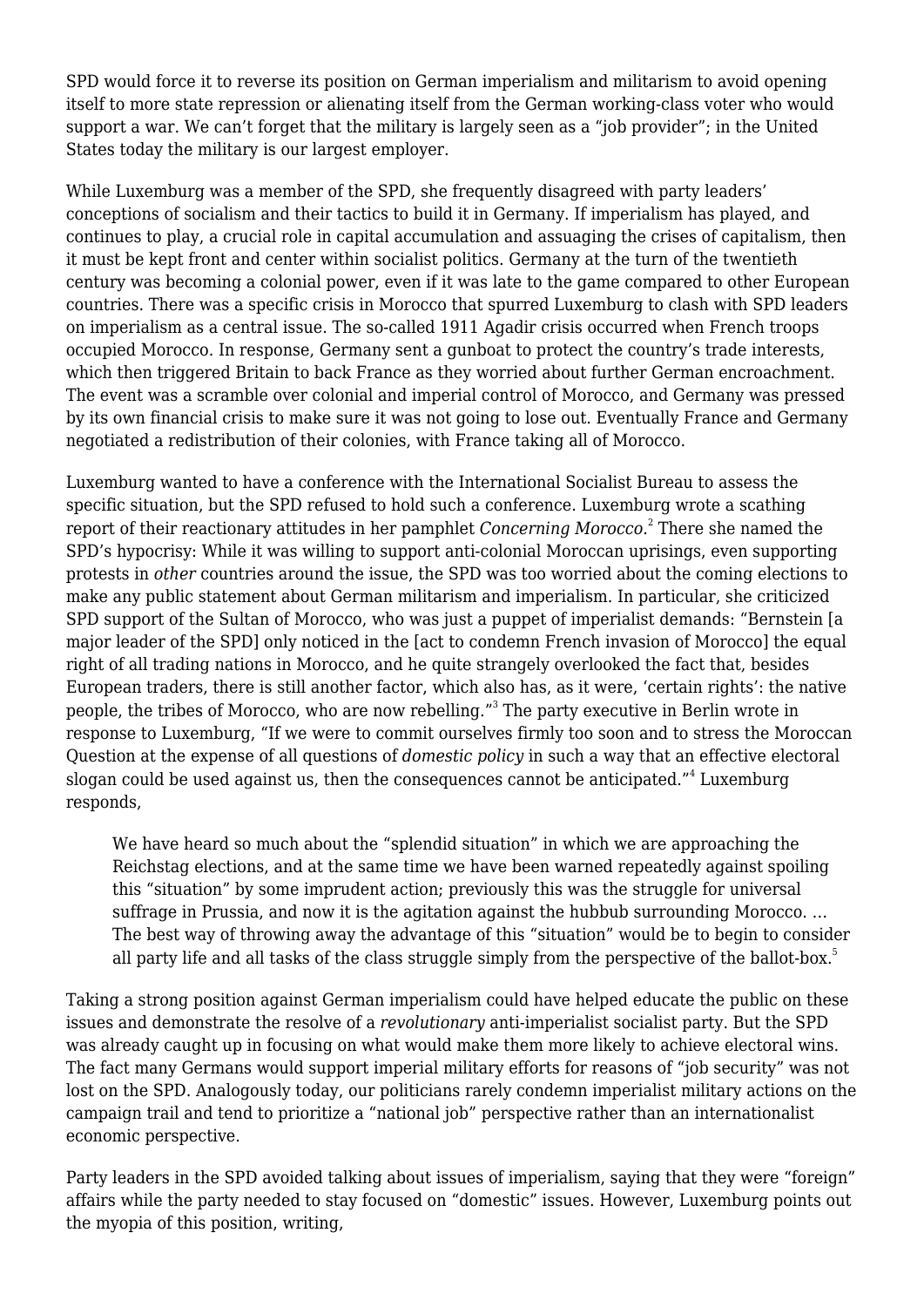The duty of Social Democracy is not to reassure public opinion, but to do the very reverse, to rouse it and warn it against the dangers lying dormant. … *We can only count on the resistance of the enlightened masses.* … They say that we should restrict our agitation exclusively to matters of domestic policy, to questions of taxation and social legislation. *But financial policy … and the stagnation of social reform are organically bound up with militarism, naval policy, colonial policy, and with personal rule and its foreign policy. Any artificial separation of these spheres can only present an incomplete and one-sided picture of the state of our public affairs*. 6

Here we see Luxemburg highlighting the necessity of "enlightened" mass support, meaning that the masses must be politically educated for self-determination, as it is they who should be the motor of party decisions. A major part of the progressive value of an organized socialist party is that it operates as an anti-imperialist and anti-capitalist educational organ. She shows that the ultimate success of the party lies in "the resistance of the masses," and *not* in attempting to co-opt bourgeois electoral power, because she is clear on the *organic unity* of financial policy, colonial policies, militarism, and capitalism. The idea that socialism can be "voted in" without radically altering the ways in which we think about social and economic justice, or our ways of living and reproducing our social conditions—which both then and now rely on the exploitation of much of the world—is not only incorrect but works to further obfuscate the real issues.

# **Anti-Imperialism and Luxemburg's Critique of Bourgeois Political Economy**

In her *Introduction to Political Economy,* written for the SPD political education school, Luxemburg aimed to make political economy comprehensible for the average person—cutting through the jargon and exposing the mystifications of economics by the academics and politicians of her time. For her, a basic understanding of political economy can and should be had by everyone. This is important for the very reason that we all contribute to and are controlled by economic forces—including our need to find some type of work and source of income. Luxemburg homed in on the lie of politicians and academics who talked about the "national economy" as if modern countries had closed and selfperpetuating economies that were not closely bound to the workings of many other places. What she writes about Germany in 1909 is probably even more true today. Nearly all the products we buy and use are made or resourced in places other than the country where we live: "To make our life and work possible … we have almost all other countries, peoples, and parts of the world working for us, and we work in turn for all these countries."<sup>7</sup>

While exchange of goods is probably as old as humanity, the exchange of goods globally—on the scale it exists today—is clearly a much more recent phenomenon. The first thing Luxemburg will point out is that these new relations of dependency between countries are highly *asymmetrical*. They were forged by colonial dynamics of conquest, empire building, and economic expansion resulting in extreme disparities of capital accumulation in colonial metropoles at the expense of their colonies. At the time of Luxemburg's writing, Great Britain received from its largest colony, India, 1,000 million marks, and in exports another 1,200 million marks-worth of goods. Luxemburg writes, "The 'surplus' is nothing more than the economic expression of the colonial exploitation of India by British capitalism."<sup>8</sup> While the British tried to hide behind the idea of "aid" and "loans" for "alleviating poverty" and "improving infrastructure," Luxemburg is quick to point out the hypocrisy of offering so-called aid that is primarily used to make India's exploitation easier for Britain rather than to better the lives of Indians. Given the structure of colonial capitalist relations, there can be no such thing as "humanitarian" aid if the country being granted this aid is in its dire situation because of active underdevelopment, and labor and resource exploitation, by the very country offering "aid." These goods or finances "are not sent for exchange, but for the production of profit." $^{\mathrm{9}}$  What we find primarily exchanged is not even concrete "goods" but rather *capital,* which doesn't serve to "fill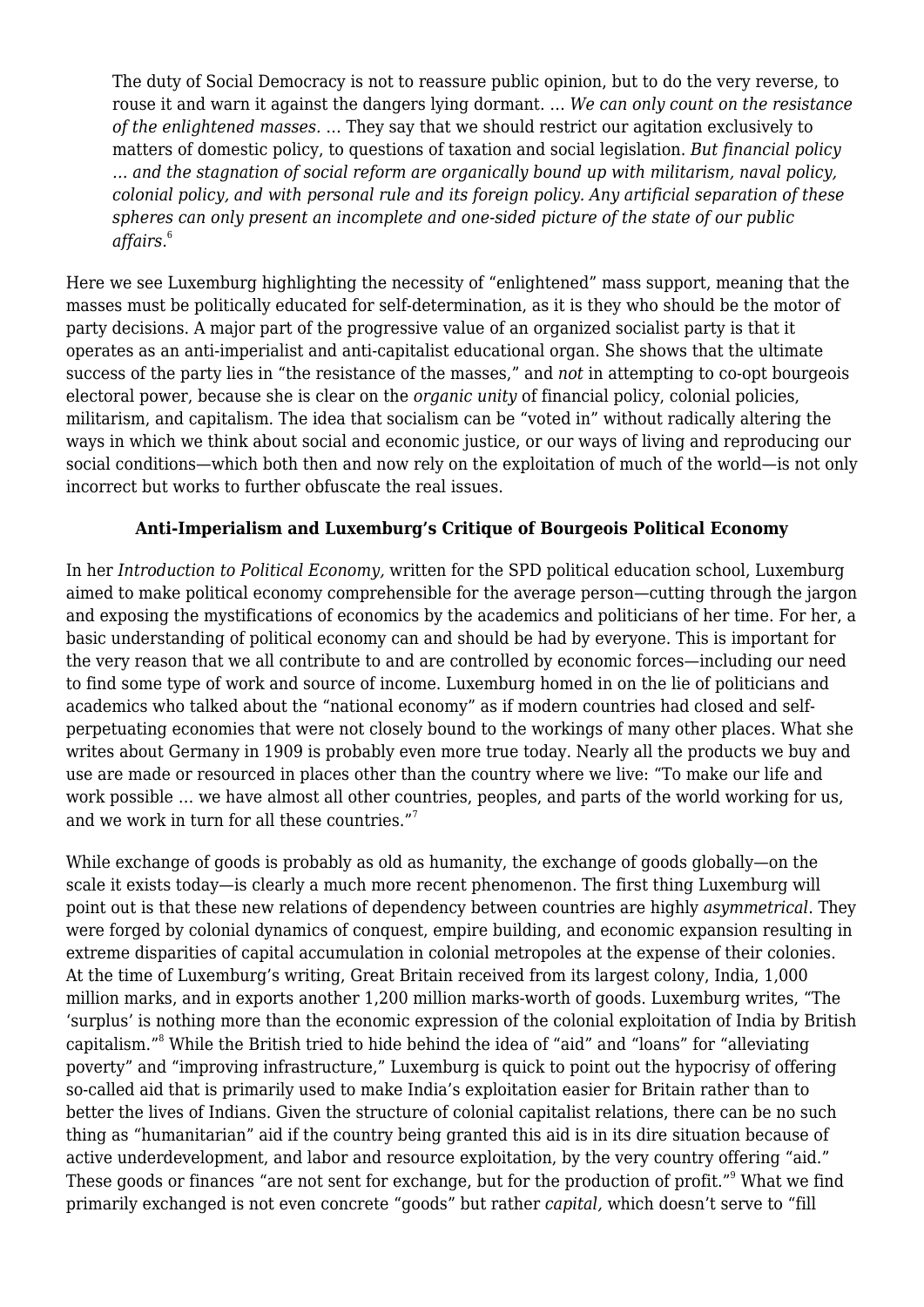'certain gaps' in other countries' 'national economies,' but quite the reverse—opening up gaps, rifts, and splits and acting like gunpowder to transform these 'national economies' sooner or later into heaps of rubble."<sup>10</sup> Loans from colonial metropoles doubly exploit currently or formerly colonized territories by monopolizing trade and collecting interest on debt repayments—and the irony is that the funds used as loans are manifestations of capital first accumulated by the expropriation of the very countries that they are being given to at a higher cost. $11$ 

For a contemporary example of this imperialist capitalist hypocrisy, we can turn to the history of France, the United States, and the political-economic conditions in Haiti. As W.E.B. Du Bois and C.L.R. James have aptly argued, the Haitian revolution not only sought to end colonial rule and slavery in Haiti, but it also set off a chain of events leading ultimately to the end of the trans-Atlantic slave trade. The Haitian revolution was a landmark moment in the attempt to concretely develop our modern ideals of freedom and democracy, promised but not achieved in the previous English, French, and American revolutions. While I won't go into all the details of why the Haitian revolution wasn't able to maintain all that it had promised, we cannot overlook the fact that its greatest obstacle to achieving democratic freedom lies in the economic exploitation by neocolonial powers through debts.

The revolution ended in 1804, but by 1825 France sent warships to surround Haiti, demanding "reverse slave reparations" for all the revenue French slave owners had lost post-revolution; this amounted to 150 million francs. On threat of military invasion and another war, Haiti was forced to agree to these "reparations," and the United States stepped in to make sure Haiti paid back these "debts" or the new republic would not be allowed sovereignty or international respect by Europe. With the military threat of destruction by Anglo-European, capitalist, former slave countries, Haiti, after 122 years, would finish paying back its "debt" to French slaveholders in 1947. However, as probably many of us have experienced with student loans, Haiti, would pay back much more than 150 million francs in interest and debt-servicing fees. France and the City Bank of New York, or as we now know it, Citibank (who eventually bought Haiti's debt from France), would collect the equivalent of \$21 billion from Haiti just for dismantling its slave economy.<sup>12</sup> Regardless of what liberal philanthropists say about their "charity," whatever resources colonial nations offer to former colonies are only given to enable further exploitation.

We could extend this analysis to the role of the Clinton Foundation in Haiti, which collected over \$13.3 billion dollars after the 2010 earthquake only to have minuscule amounts (.06 percent) go to local organizations. The main project of the foundation has been the construction of a \$300 million garment factory in 2012 called Caracol Industrial Park, which was a subsidized deal with the U.S. and Haitian governments.<sup>13</sup> More than 1,000 Haitians lost their land for the building of this factory, which would produce clothing for Old Navy, Walmart, and Target.<sup>14</sup> The Clintons claimed they would create 100,000 jobs, but only 8,000 ever materialized. And these jobs are extremely low waged at \$5 a day—far below the amount needed to basically survive in Haiti, which requires at least \$10-20 per  $\text{dav.}^{15}$ 

## **Conclusion: Luxemburg, Democratic Socialism, and Fascism**

Luxemburg's method of analyzing international economic relations, cutting through the misinformation of liberal and conservative politicians and economists, is still very relevant for understanding the developments of our time. Her holistic understanding of organization, struggle, and radical self-determination through revolutionary political education and democratic institutions enabled her to challenge the imperialistic tendencies of her contemporaries. Taken to its most radical conclusions, her work points toward a globally oriented democratic society organized from below against capitalist imperialism. Luxemburg would eventually break with the SPD and form an organization that tried to better connect with these principles—first as the Spartacus League and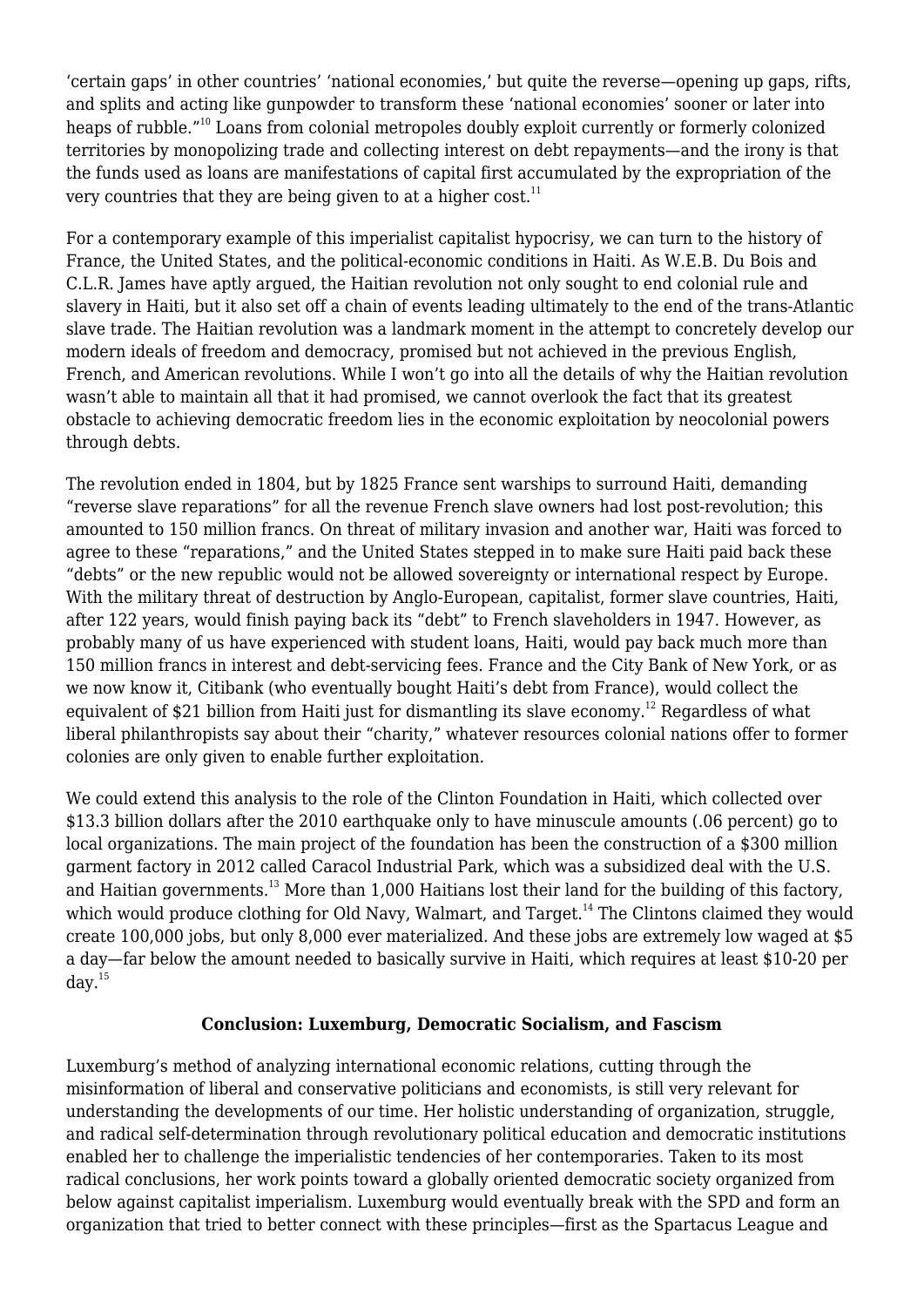eventually the Communist Party of Germany. Luxemburg's murder would be organized by the very forces she was fighting within the SPD around issues of imperialism and anti-Semitism. We would not be wrong to draw connections to the ways that socialism was being constructed and popularized at that time and its later transition to National Socialism.

The German revolution that brought to a head all the contradictions of Luxemburg's work, life, and death resulted in the Weimar Republic, which attempted to integrate socialist demands within a bourgeois, liberal, capitalist framework. But even the most progressive aspects of the Weimar Republic would only last 14 years before a fascist coup. While I will not try to reduce the very complex historical phenomena that lead to the mainstreaming of fascism in Germany, I will say that the way we frame and argue for socialist demands is incredibly important to the way they will get taken up by those in power. Either we construct socialist politics as fundamentally internationalist and anti-imperialist or we narrowly focus on "domestic issues" and the immediate interests of certain U.S. citizens and the interests of our nation at the expense of others. I hope that we follow in the footsteps of Luxemburg by taking always an internationalist position against imperialism and that we are not confused by the words of those who only want to preserve and augment U.S. hegemony in the name of the U.S. working class. I close with the words of Luxemburg:

One cannot gauge phenomena such as modern imperialism with "law" and "morality." … The inseparable connection of imperialism with capitalist development … is what we must teach the working class to understand. And consequently, the working class must draw the conclusion that imperialism, war, plundering countries, haggling over peoples, breaking the law, and the policy of violence can only be fought against by fighting capitalism, by setting social revolution against global genocide. Looking *within* imperialist policy for remedies and solutions to its conflicts, wanting to oppose its *Strum* and *Drang* by trying to scale things back to past conditions, is not proletarian but petty-bourgeois policy, a hopeless policy that boils down to a constant defense of the imperialism of yesterday against the imperialism of today.<sup>16</sup>

#### **notes**

- 1. The focus of this essay is how the positive contributions of Luxemburg's theorizing of socialism can be useful for us today. There are other aspects of her work, like her abstract analysis of national liberation struggles, that are much less helpful, and many others have dealt with these shortcomings. For example, see Raya Dunayevskaya, *Rosa Luxemburg, Women's Liberation, and Marx's Philosophy of Revolution* (New Jersey: Humanities Press, 1982); and Eric Blanc, "The Rosa Luxemburg Myth: A Critique of Luxemburg's Politics in Poland (1893–1919)," *Historical Materialism* (Vol. 25, Issue 4, 2018), 1-34.
- 2. Published in *Leipziger Volkszeitung,* July 24, 1911.
- 3. Rosa Luxemburg, "Petty-Bourgeois or Proletarian World Policy?" (August 19, 1911) in Richard B. Day and Daniel Gaido, trans., *Discovering Imperialism: Social Democracy to World War I* (Haymarket Books, 2011), 469.
- 4. Rosa Luxemburg, "Concerning Morocco," Marxist Internet Archive (2004), www.marxists.org/archive/luxemburg/1911/07/24.htm.
- 5. Luxemburg, "Concerning Morrocco."
- 6. Luxemburg, "Concerning Morrocco." (emphasis mine)
- 7. Rosa Luxemburg, "Introduction to Political Economy," in Peter Hudis, ed., *Complete Works of Rosa Luxemburg Volume 1: Economic Writings 1* (Verso, 2013), 99.
- 8. Luxemburg, "Introduction to Political Economy," 112.
- 9. Luxemburg, "Introduction to Political Economy," 114.
- 10. Luxemburg, "Introduction to Political Economy," 115-6.
- 11. "Public loans for railroad building and armaments accompany all stages of the accumulation of capital: the introduction of commodity economy, industrialization of countries, capitalist